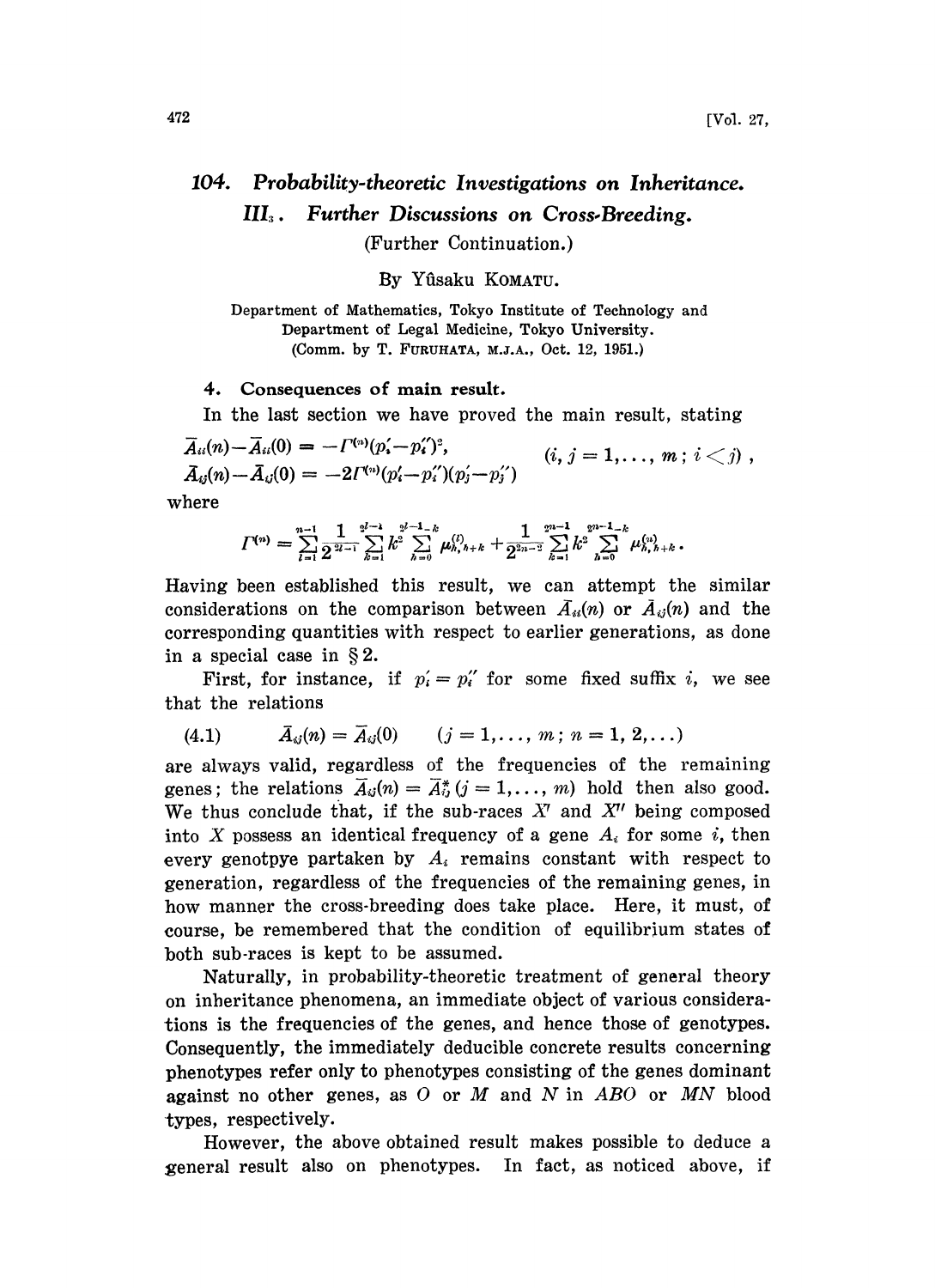## No. 8.] Investigations on Inheritance. III<sub>3</sub>. Cross-Breeding.

both sub-races  $X'$  and  $X''$  being initially in equilibrium states possess an coincident frequency of a gene  $A_i$ , then the frequencies of the genotypes

$$
(4.2) \t A_{ij} \equiv A_i A_j \t (j = 1, \ldots, m)
$$

in the composed population  $X$  remain constant with respect to generation, regardless of the frequencies of the remaining genes, in how manner the cross-breeding process does ever take place. Now, the phenotype represented by the gene  $A_i$  consists at any rate of some genotypes contained in (4.2). Hence, the frequency of the phenotype represented by  $A_i$  remains also constant with respect to generation, under the only assumption  $p_i' = p_i''$  for that i.

Next, suppose that  $p'_i \neq p''_i$  for some i. Since evidently the quantity  $\Gamma^{(n)}$  is positive, we then have

(4.3) 
$$
A_{ii}(n) \leq \overline{A}_{ii}(0)
$$
  $(n = 1, 2, ...).$ 

Indeed, if (and only if) all the  $\mu_{\omega}^{(1)}$  vanish,  $\Gamma^{(n)}$  also becomes zero. But, this is the case where the cross-breeding process does not essentially take place and hence the both sub-races remain merely in a mosaic manner. It is therefore a matter of course that then  $\bar{A}_{ii}(n)=\bar{A}_{ii}(0)$ , i.e., the initial distribution remains constant. Such an extremely special case may be excluded from our considerations.

We thus conclude that in case  $p'_i \neq p''_i$  for some i the frequency of a homozygote  $A_{ii}$  in every subsequent generation will diminish compared with that in the initial generation, while in case  $p'_{i} = p''_i$  it remains constant. The frequency of a heterozygote  $A_{ij}(i \neq j)$  in every subsequent generation will decrease or increase compared with that in the initial generation according as  $p'_i-p''_i$  and  $p'_i-p''_i$  are of the same sign or not. Only in case  $p' = p''_i$  or  $p' = p''_j$  it remains constant with respect to generation, as already shown in (4.1).

The comparison of the distribution in the  $n$ <sup>th</sup> generation with that in the limit distribution may be performed by means of the relations obtained from  $(1.7)$  and  $(2.30)$  stating

$$
(4.4) \quad \bar{A}_{ii}(n) - \bar{A}_{ii}^* = (\lambda' \lambda'' - \Gamma^{(n)})(p_i' - p_i'')^2, \bar{A}_{ij}(n) - \bar{A}_{ij}^* = 2(\lambda' \lambda'' - \Gamma^{(n)})(p_i' - p_i'')(p_j' - p_j'') \bar{A}_{ij}(n) - \bar{A}_{ij}^* = 2(\lambda' \lambda'' - \Gamma^{(n)})(p_i' - p_i'')(p_j' - p_j'')
$$

If  $p'_i = p''_i$  for some i, the frequencies  $\bar{A}_{ij}(n)$  coincide for every j also with the corresponding ones  $\bar{A}_{ij}^*$  in the limit distribution. Hence, together with (4.1), we then have

(4.5) 
$$
\bar{A}_{ij}(n) = \bar{A}_{ij}(0) = \bar{A}_{ij}^*
$$
  $(j = 1, ..., m; n = 1, 2, ...).$ 

If  $p'_i \neq p''_i$  for some i, three cases are distinguished:

(4.6)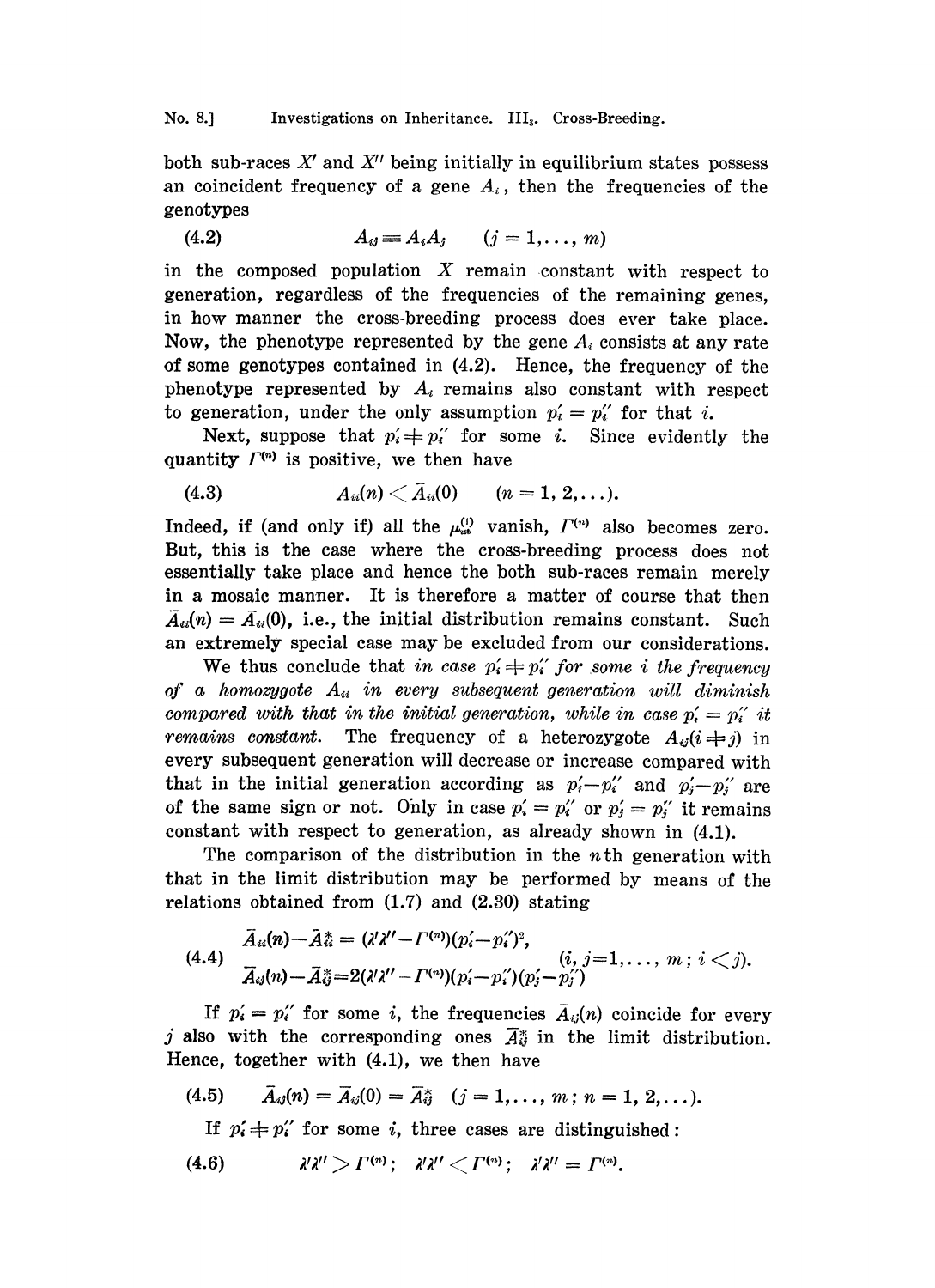(4.7)  $\bar{A}_{ii}(n) > \bar{A}_{ii}^*$   $(i = 1, \ldots, m; n = 1, 2, \ldots),$ 

and further

$$
(4.8) \t\t \overline{A}_{ij}(n) > \overline{A}_{ij}^* \t or \t \overline{A}_{ij}(n) < \overline{A}_{ij}^* \t (i < j)
$$

according as  $p'_i-p''_i$  and  $p'_j-p''_j$  are of the same sign or not. In the second case of (4.6) we have only to invert the sense of all inequality signs in  $(4.7)$  and  $(4.8)$ ; in particular the inequality  $\overline{A}_{ii}(n) \leq \overline{A}_{ii}^*$  then appears, contrary to the case of random matings. In the last case of (4.6) we get always

$$
\overline{A}_{ij}(n) = \overline{A}_{ij}^* \qquad (i, j = 1, \ldots, m),
$$

regardless of the original distributions; namely, the distribution in the nth generation becomes to an equilibrium distribution coinciding also with the limit distribution. Since the only possible equilibrium distribution in the composed population is its limit distribution, we may state the above mentioned fact also as follows:

A necessary and sufficient condition that an equilibrium distribution is realized in the nth generation is given by the validity of the last relation of (4.6), or fully described,

$$
(4.10) \sum_{i=1}^{n-1} \frac{1}{2^{2i-1}} \sum_{k=1}^{2i-1} k^2 \sum_{h=0}^{2i-1-k} \mu_{h,h+k}^{(l)} + \frac{1}{2^{2n-2}} \sum_{k=1}^{2n-1} k^2 \sum_{h=0}^{2n-1-k} \mu_{h,h+k}^{(n)} = \lambda' \lambda''.
$$

Now, the number of the whole possible classes in the  $(l-1)$ th generation is  $2^{i-1}+1$ , as listed in (2.33). Hence, the number of the independent quantities  $\mu_{uv}^{(l)}(u, v = 0, 1, 2, ..., 2^{l-1}; u < v)$  in (2.30), which provide the manner of cross-breedings at the passage from this to the next generation, is

$$
(4.11) \qquad \qquad \binom{2^{l-1}+1}{2} = (2^{l-1}+1)2^{l-2}
$$

Thus, the total number of the independent quantities

(4.12)  $\mu_{us}^{(l)}$   $(u, v = 0, 1, 2, \ldots, 2^{l-1}; u \le v; l = 1, \ldots, n),$ 

providing the manner of cross-breedings up to the *n*th generation, is equal to the sum

$$
(4.13) \qquad \sum_{i=1}^{n} (2^{i-1}+1)2^{i-2} = \frac{1}{3}(2^{n-1}+2)(2^{n}-1).
$$

The quantity  $\Gamma^{(n)}$  standing on the left-hand side of the relation (4.10) is a homogeneous linear expression with respect to the quantities (4.12). The relation (4.10), representing the condition that an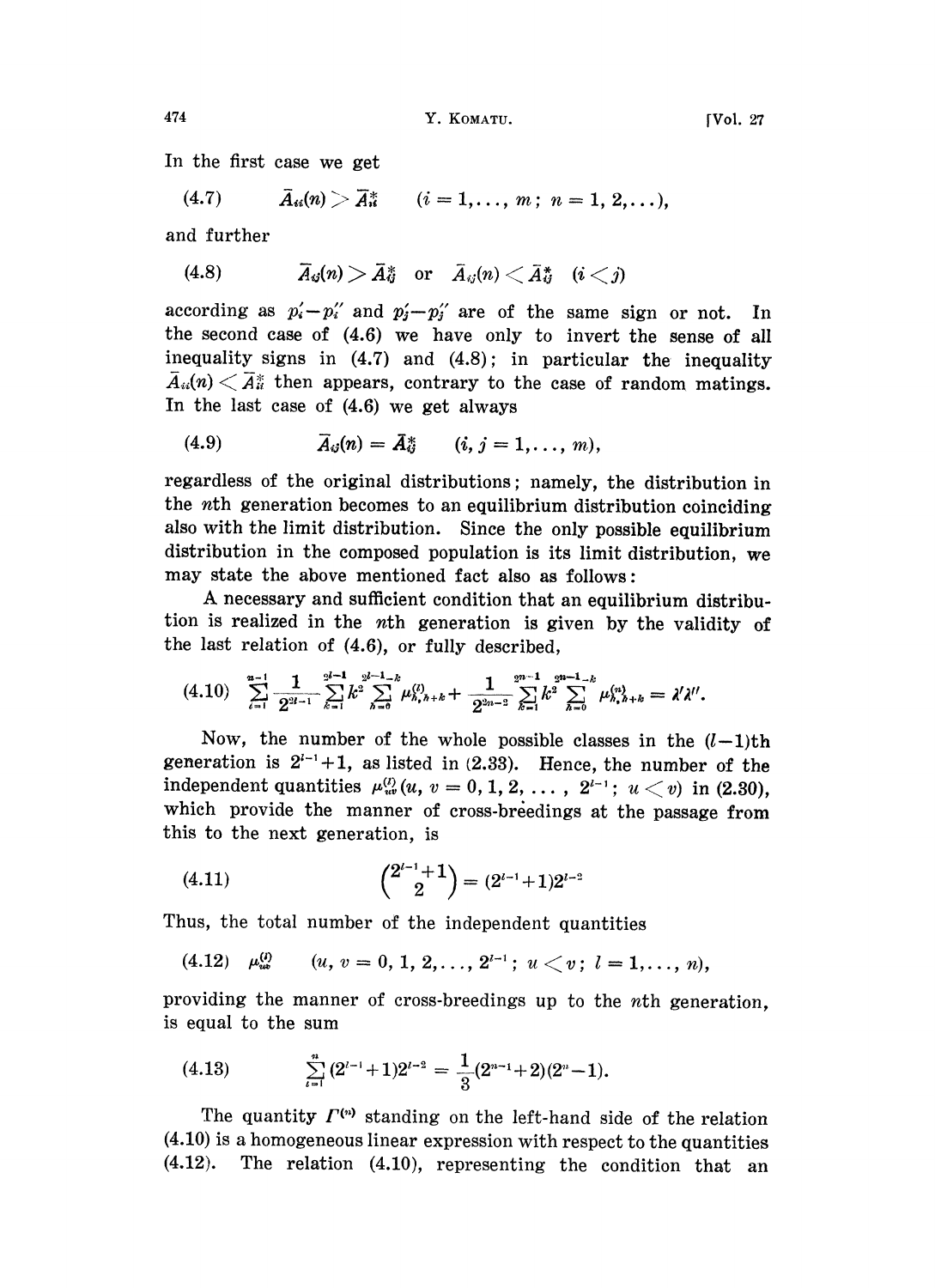equilibrium distribution is realized in the nth generation, is a unique equation between these quantities whose total number is equal to (4.13). Since the last number increases very rapidly with n, there remains still an extraordinarily large degree of freedom between the quantities (4.12) satisfying the unique equation (4.10). Thus, there exist very various manners of cross-breedings which result an equilibrium state in the *n*th generation.

All the quantities (4.12) must naturally satisfy the inequalities

$$
(4.14) \t\t\t 0 \leq \mu_{uv}^{(l)} \leq 1/2.
$$

On the other hand, the frequencies of all the mating-classes in the nth generation, listed in a table of the last section, must, of course, lie in the closed interval  $0 \le x \le 1$ , and hence the further conditions

$$
\sum_{l=1}^{n} \sum_{k=1}^{2^{l-1}} \mu_{0k}^{(l)} \leq \lambda', \qquad \sum_{l=1}^{n} \sum_{k=0}^{2^{l-1}-1} \mu_{2^{l-1},k}^{(l)} \leq \lambda'',
$$
\n
$$
0 \leq \sum_{l=n+1-d(\alpha)} \left(2 \sum_{0 \leq k \leq 2^{l-n-1}a} \mu_{h,2^{l-n}a-h}^{(l-1)} - \sum_{k=0}^{2^{l-1}} \mu_{2^{l-n}a,k}^{(l)}\right) \leq 1
$$
\n
$$
(4.15)
$$
\n
$$
0 \leq \sum_{l=n+1-d(\alpha)}^{n} \left(2 \sum_{2^{l-2} \leq h > 2^{l-n-1}a} \mu_{h,2^{l-n}a-h}^{(l-1)} - \sum_{k=0}^{2^{l-1}} \mu_{2^{l-n}a,h}^{(l)}\right) \leq 1
$$
\n
$$
(2^{n-2} \leq \alpha < 2^{n-1})
$$

must also be satisfied; in fact, the total sum of frequencies of all the mating-classes each of which is a non-negative number, is equal to  $\lambda' + \lambda'' = 1$ , as noticed explicitly at the end of the preceding section.

Conversely, if the relations  $(4.14)$  and  $(4.15)$  are all satisfied, then a realizable manner of cross-breedings can be provided, provided that the population  $X$  contains sufficiently large number of individuals such that the fractions of an individual may be cut off.

Now the quantities (4.12) provide not only <sup>a</sup> manner of crossbreedings, as stated frequently, but also its degree qualitatively. In practice, starting from the initial generation when the new population  $X$  is composed, the cross-breeding process will extend over gradually. Then, at the beginning stage of the process all the quantities (4.12) may be expected very small compared with  $\lambda' \lambda''$ , and hence in earlier generations the first inequalities of (4.6) will surely remain valid, and consequently also  $(4.7)$ . But, if the cross-breeding process proceeds further, it may be possible that the first case in (4.6) changes into the second. However, the second case in (4.6) represents, so to speak, a state of supermixture. If such a state would be reached temporarily for a while, it will show a tendency toward a perfect mixture represented by the last relation in (4.6), provided that in practice the buffer effect acts.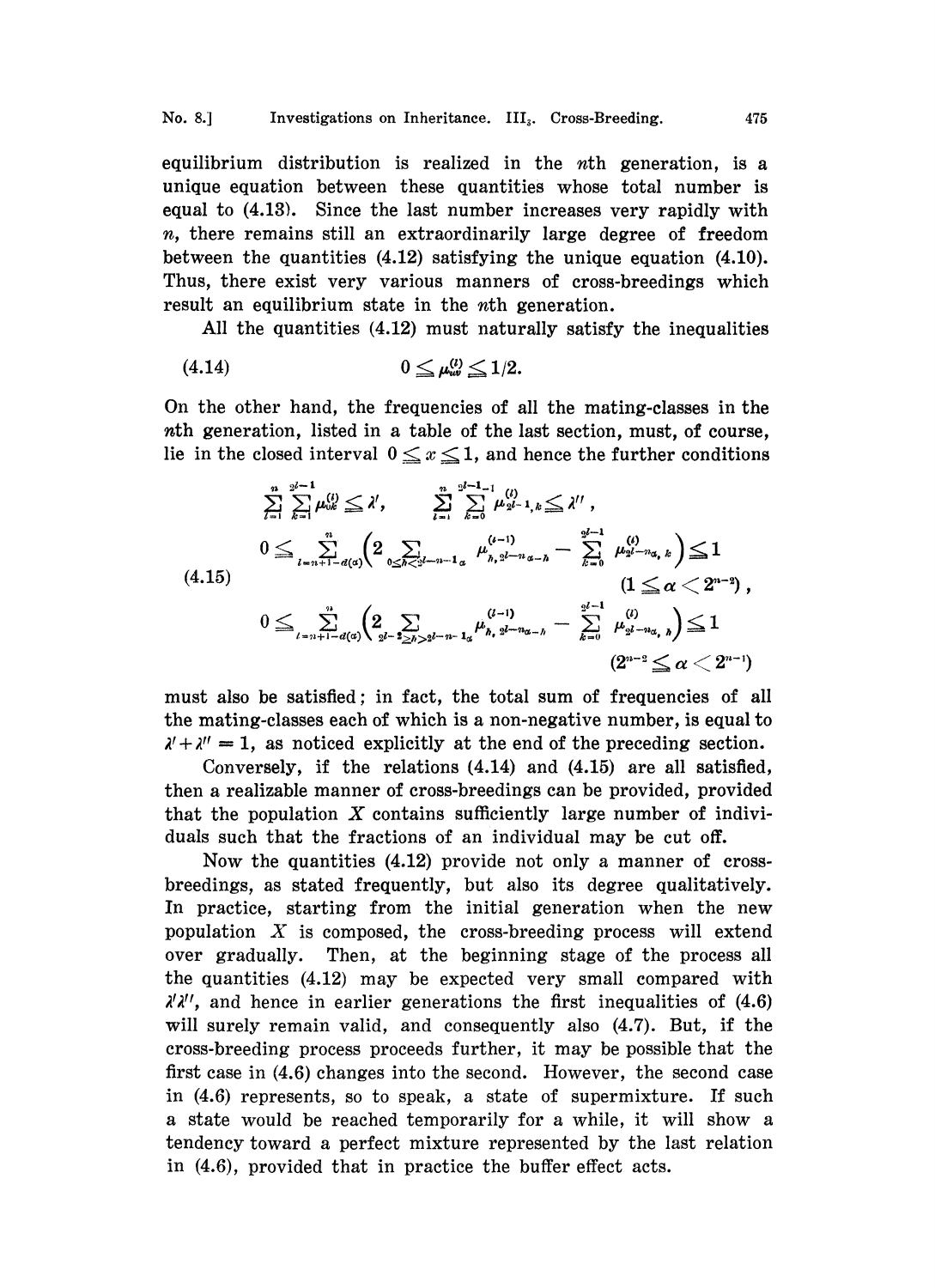476 **Y. KOMATU.** [Vol. 27,

It will be a very interesting problem, in particular from practical point of view, to consider the case, where the process of crossbreeding proceeds very slowly. In such a case, the quantity  $I^{(n)}$ will increase monotonously with  $n$  through several early generations so that the corresponding distributions will tend to the limit equilibrium distribution step by step. Hence, it will be expected that, based on such a tendency, the frequency of every homozygote decreases monotonously. This remarkable fact will be able to illustrated by such a phenotype which consists of only one genotype, for instance, O; M, N; q in  $ABO$ ; MN; Q blood type, respectively.

We now compare the distribution in the n<sup>th</sup> generation with that in the preceding one. We obtain, immediately from our main formulae, the relations

$$
A_{ii}(n) - A_{ii}(n-1) = ({\Gamma}^{(n-1)} - {\Gamma}^{(n)}) (p'_i - p''_i)^2, (i, j = 1, ..., m; i < j), (4.16) \quad A_{ij}(n) - \bar{A}_{ij}(n-1) = 2({\Gamma}^{(n-1)} - {\Gamma}^{(n)}) (p'_i - p''_i) (p'_j - p''_j)
$$

where the factor standing in the right-hand side is, in view of (3.16), given by

$$
(4.17) \quad \Gamma^{(n-1)} - \Gamma^{(n)} = \frac{1}{2^{2n-2}} \Big( 2 \sum_{k=1}^{2^{2n-1}} k^2 \sum_{h=0}^{2^{2k-2}-k} \mu_{h,h+h}^{(n-1)} - \sum_{k=1}^{2^{2k-1}} k^2 \sum_{h=0}^{2^{2k-1}-k} \mu_{h,h+h}^{(n)} \Big).
$$

We thus conclude that the frequency of every homozygote in the nth generation is greater or less than that in the  $(n-1)$ th one according that the difference  $\Gamma^{(n-1)} - \Gamma^{(n)}$  is positive or negative. It will be worth mentioning that, in particular, the frequencies of all homozygtes vary in the same direction, at any passage to the next generation, depending only on the sign of the difference (4.17). Consequently, for instance, in  $MN$  blood type we see that the both phenotypes M and N will increase or decrease simultaneously. The distribution in the *n*th generation coincides with that in the  $(n-1)$ th one if and only if  $\Gamma^{(n-1)} = \Gamma^{(n)}$ , i.e.,

$$
(4.18) \qquad 2\sum_{k=1}^{2n-2}k^2\sum_{h=1}^{2^{n-2}-k}\mu_{h,h+k}^{(n-1)}=\sum_{k=1}^{2^{n-1}}k^2\sum_{h=0}^{2^{n-1}-k}\mu_{h,h+k}^{(n)},
$$

a relation containing merely  $\mu_{uv}^{(l)}$  with  $l=n-1$  and  $l=n$ .

We shall close the present section by considering some special cases. Suppose first that

$$
(4.19) \t\t \mu_{uv}^{(l)} = 0 \t\t (u, v = 0, 1, 2, ..., 2^{n-1}).
$$

This is the case where the matings in the  $(n-1)$ th generation take place separately in each of the  $(2^{n-1}+1)$  classes. Among the possible classes in the nth generation, the frequencies of the classes